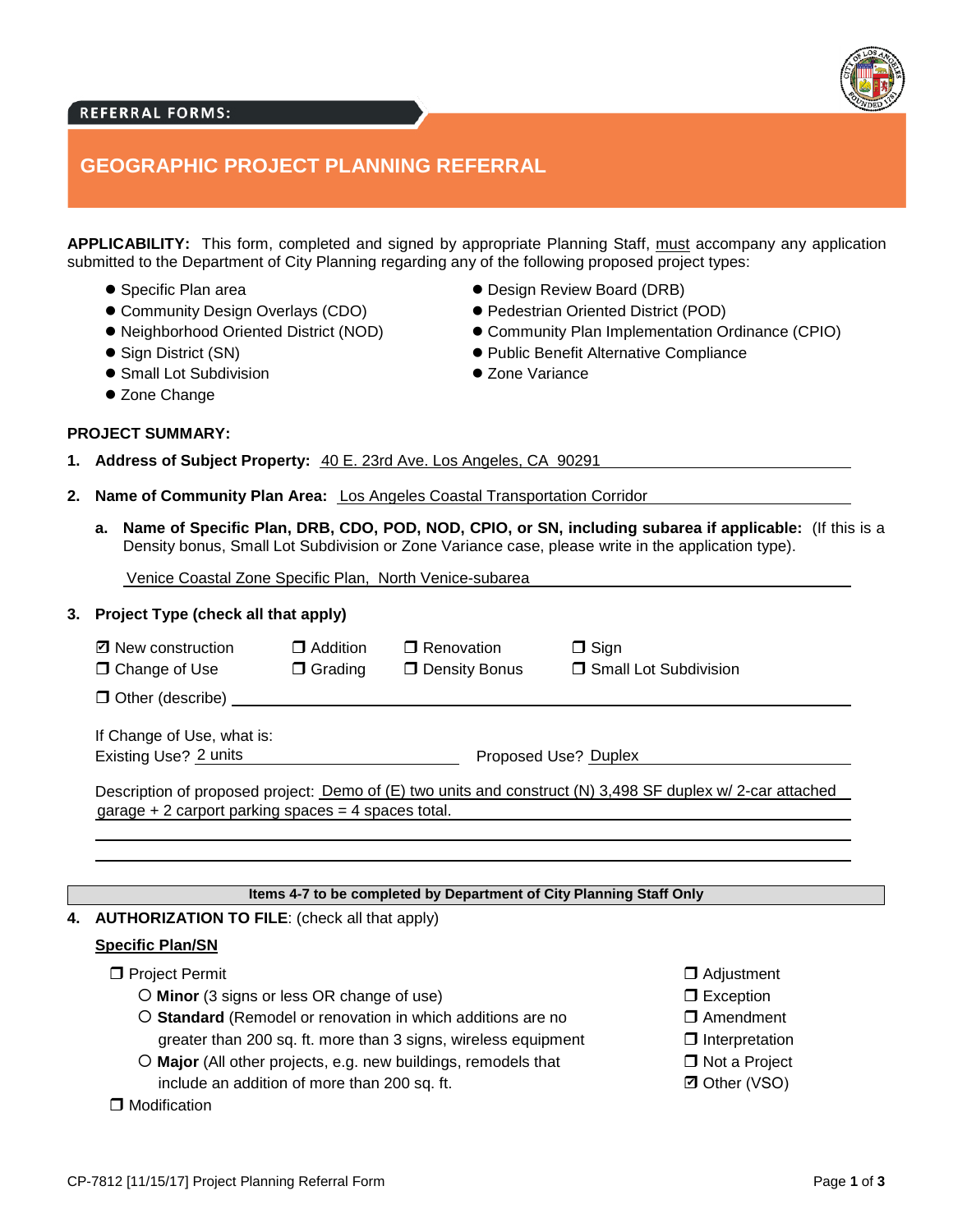### **Design Review Board**

|    | שטע וואסוי וופסטע                                                                                                                                                                                                                               |                      |                                                                                  |                                           |  |
|----|-------------------------------------------------------------------------------------------------------------------------------------------------------------------------------------------------------------------------------------------------|----------------------|----------------------------------------------------------------------------------|-------------------------------------------|--|
|    | <b>T</b> Preliminary Review                                                                                                                                                                                                                     | $\Box$ Final Review  |                                                                                  |                                           |  |
|    | <b>CDO/POD/NOD</b>                                                                                                                                                                                                                              |                      |                                                                                  |                                           |  |
|    | <b>D</b> Discretionary Action<br>O Minor (3 signs or less OR change of use)                                                                                                                                                                     |                      | $\Box$ Sign-off only                                                             |                                           |  |
|    | O Standard (Remodel or renovation in which additions are no<br>greater than 200 sq. ft. more than 3 signs, wireless equipment<br>O Major (All other projects, e.g. new buildings, remodels that<br>include an addition of more than 200 sq. ft. | $\Box$ Not a Project |                                                                                  |                                           |  |
|    | <b>Community Plan Implementation Overlay (CPIO)</b>                                                                                                                                                                                             |                      |                                                                                  |                                           |  |
|    | □ Administrative Clearance (Multiple Approvals) □ CPIO Adjustment (CPIOA)<br>D Potentially Historic Resource                                                                                                                                    |                      |                                                                                  | <b>O CPIO Exception (CPIOE)</b>           |  |
|    | <b>Affordable Housing</b>                                                                                                                                                                                                                       |                      |                                                                                  |                                           |  |
|    | $\Box$ Density Bonus<br><b>J</b> Affordable Housing Referral Form<br>O Off-menu incentives requested                                                                                                                                            |                      |                                                                                  | □ Conditional Use > 35%<br>Public Benefit |  |
|    | <b>Small Lot Subdivision</b>                                                                                                                                                                                                                    |                      |                                                                                  |                                           |  |
|    | <b>O</b> Consultation completed                                                                                                                                                                                                                 |                      |                                                                                  |                                           |  |
|    | <b>Streetscape Plan</b>                                                                                                                                                                                                                         |                      |                                                                                  |                                           |  |
|    | □ Consultation completed                                                                                                                                                                                                                        |                      | □ Not a Project or N/A under Streetscape Plan:                                   |                                           |  |
| 5. | <b>ENVIRONMENTAL CLEARANCE:</b>                                                                                                                                                                                                                 |                      |                                                                                  | (Insert Streetscape Plan Area)            |  |
|    | □ Not Determined<br>D Categorical Exemption<br>□ Class 32 Categorical Exemption                                                                                                                                                                 |                      | <b>I</b> Environmental Assessment Form (EAF)<br><b>Other Entitlements needed</b> |                                           |  |
| 6. | <b>PUBLIC NOTICING:</b>                                                                                                                                                                                                                         |                      |                                                                                  |                                           |  |
|    | E Standard (BTC to mail hearing notice)                                                                                                                                                                                                         |                      |                                                                                  |                                           |  |

 $\square$  Special (At time of filing applicant must pay BTC to mail determination letters only) O Abutting owners <br> O Abutting occupants

## **7. NOTES:**

CDP-MEL required, Direct applicant to initiate Mello Application with HCID. ZAA req'd for reduced front yard of 5' VSO required. Create ADM-VSO case, tag as related, invoice applicant for minor sign off fee.

| <b>Project Planning Signature:</b>    | Phone Number:<br>213 978 1346 |
|---------------------------------------|-------------------------------|
| <b>Print Name</b><br><b>Jeff Khau</b> | Date<br>9/25/2019             |